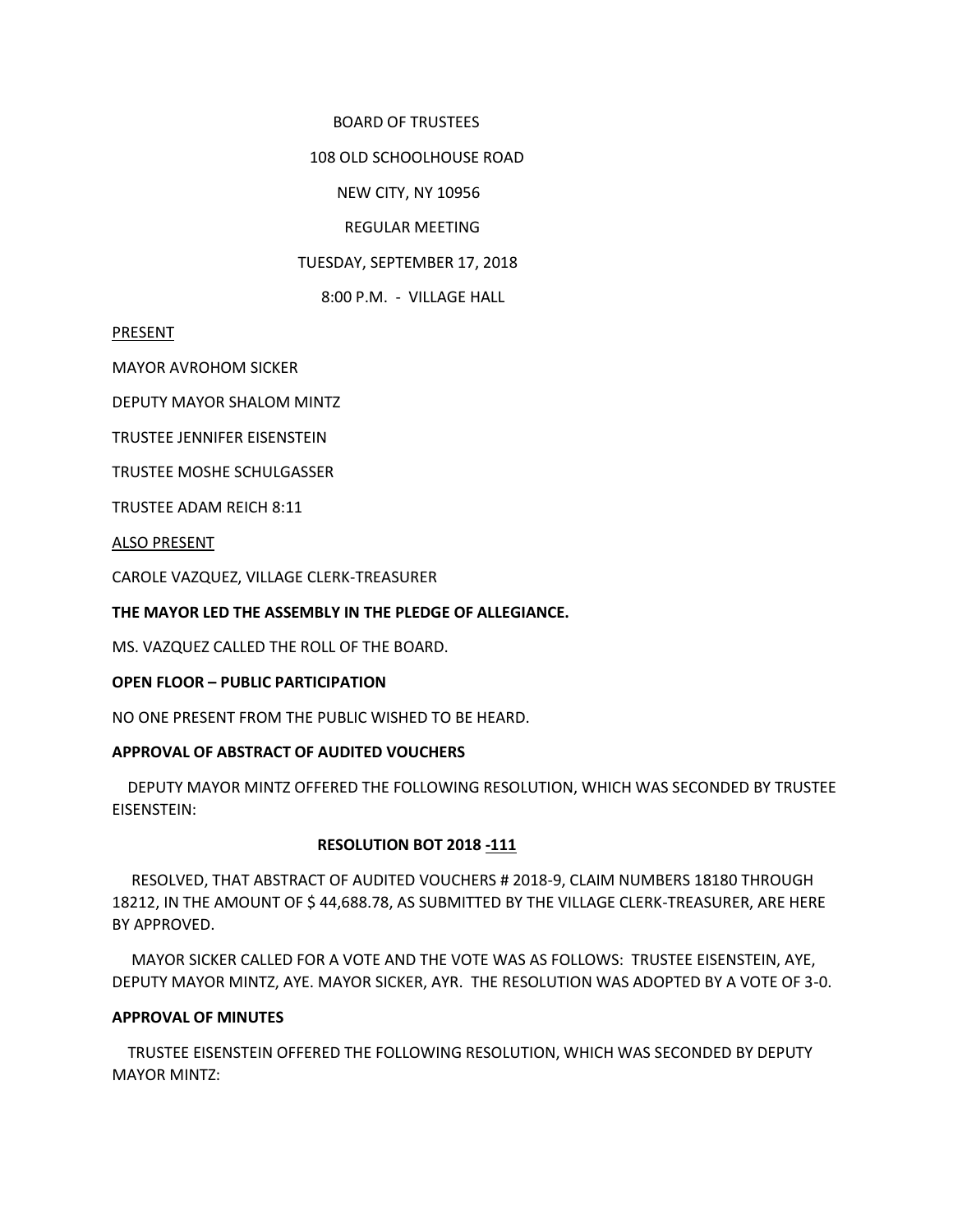## **RESOLUTION BOT 2018 –112**

 RESOLVED, THAT THE MINUTES OF THE REGULAR MEETING OF THE BOARD OF TRUSTEES HELD ON TUESDAY, JULY 24, 2018, AS SUBMITTED BY THE VILLAGE CLERK-TREASURER, ARE HEREBY APPROVED AND THE READING OF SAID MINUTES WAIVED.

 MAYOR SICKER CALLED FOR A VOTE AND THE VOTE WAS AS FOLLOWS: TRUSTEE EISENSTEIN, AYE, DEPUTY MAYOR MINTZ, AYE, MAYOR SICKER, AYR. THE RESOLUTION WAS ADOPTED BY A VOTE OF 3-0.

# **AUTHORIZING MAYOR SIGN A CONTRACT WITH THE TOWN OF RAMAPO FOR DOG CONTROL OFFICER SERVICES AT A RATE OF \$48.000 AN HOUR FOR THE 2019 YEAR.**

 DEPUTY MAYOR MINTZ OFFERED THE FOLLOWING RESOLUTIONJ, WHICH WAS SECONDED BY TRUSTEE EISENSTEIN:

# **RESOLUTION BOT 2018 –113**

 RESOLVED, THAT THE MAYOR IS HEREBY AUTHORIZED TO SIGN A CONTRACT WITH THE TOWN OF RAMAPO FOR DOG CONTROL OFFICER SERVICES AT A RATE OF \$48.00 AN HOUR FOR THE 2019 YEAR.

 MAYOR SICKER CALLED FOR A VOTE AND THE VOTE WAS AS FOLLOWS: DEPUTY MAYOR MINTZ, AYE, TRUSTEE EISENSTEIN, AYE, MAYOR SICKER, AYE. THE RESOLUTION WAS ADOPTED BY A VOTE OF 30-0.

TRUSTEE SCHULGASSER ARRIVED.

# **AUTHORIZING MAYOR TO SEND LETTER TO EAST RAMAPO CENTRAL SCHOOL DISTRICT REQUESTING REPAIR OF THEIR SIDEWALK FROM BRICK CHURCH ROAD TO UNION ROAD FOR THE SAFETY OF THE CHILDREN AND RESIDENCE.**

DEPUTY MAYOR MINTZ OFFERED THE FOLLOWING RESOLUTION, WHICH WAS SECONDED BY TRUSTEE EISENSTEIN:

# **RESOLUTION BOT 2018 – 114**

 RESOLVED, THAT THE MAYOR IS HEREBY AUTHORIZED TO SEND A LETTER TO THE EAST RAMAPO CENTRAL SCHOOL DISTRICT REQUESTING REPAIR OF THEIR SIDEWALK FROM BRICK CHURCH ROAD TO UNION ROAD FOR THE SAFETY OF THE CHILDREN AND RESIDENCE.

 MAYOR SICKER CALLED FOR A VOTE AND THE VOTE WAS AS FOLLOWS: DEPUTY MAYOR MINTZ, AYE, TRUSTEE EISENSTEIN, AYE, TRUSTEE SCHULGASSER, AYE, MAYOR SICKER, AYE. THE RESOLUTION WAS ADOPTED BY A VOTE OF 4-0.

# **RESOLUTION ACCEPTING THE PROPOSAL OF ADDITIONAL WORK REQUIRED FOR THE SIDE WALKS ON WAYNE ROAD.**

 DEPUTY MAYOR MINTZ OFFERED THE FOLLOWING RESOLUTION, WHICH WAS SECONDED BY TRUSTEE SCHULGASSER: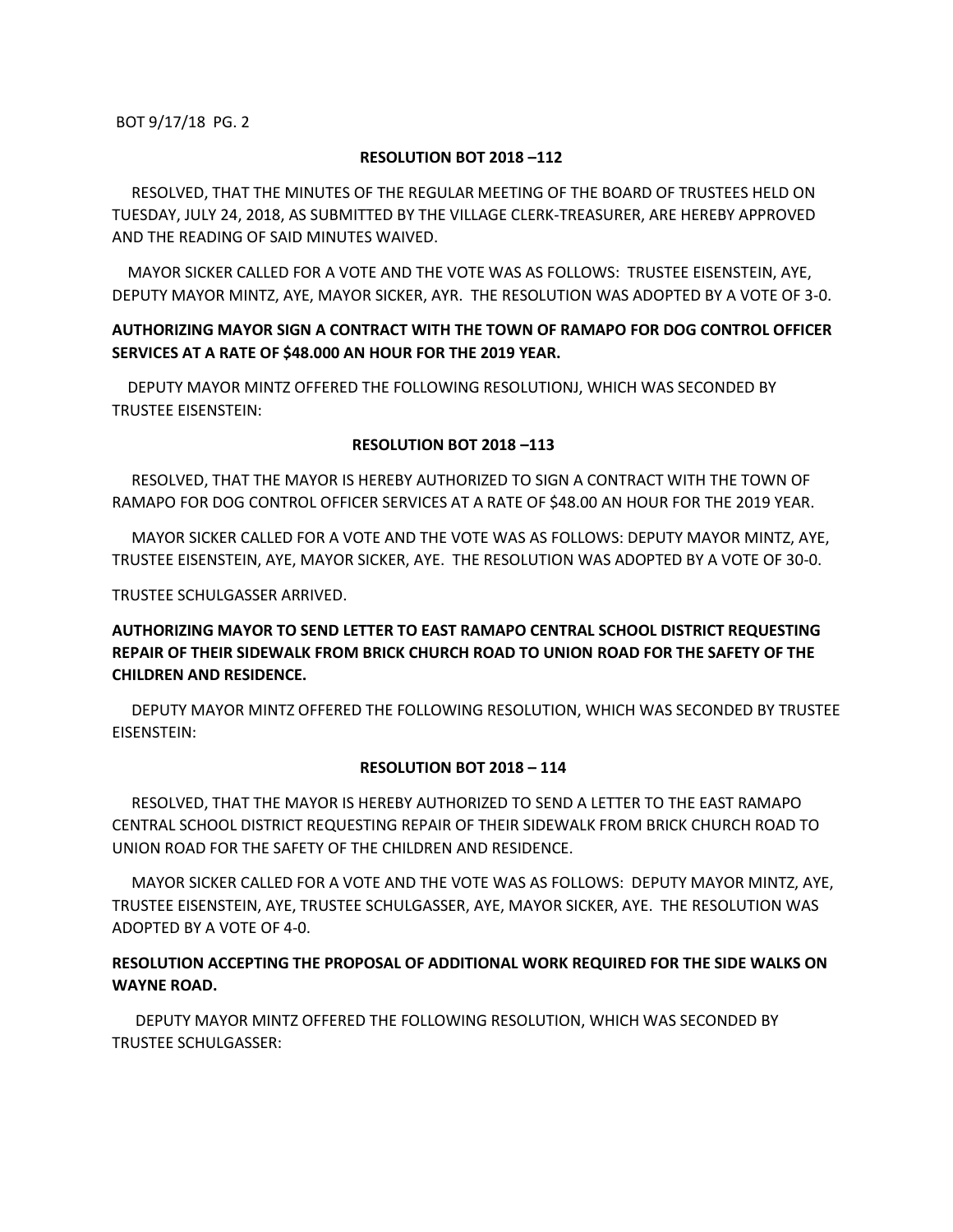#### **RESOLUTION BOT 2018 – 115**

 RESOLVED, THAT THE BOARD OF TRUSTEES THEREBY AUTHORIZES THE TOWN OF RAMAPO HIGHWAY DEPARTMENT TO DO THE EXTRA WORK ON WAYNE ROAD, AS PROPOSED, IN THE AMOUNT OF \$6,235.00.

 MAYOR SICKER CALLED FOR A VOTE AND THE VOTE WAS AS FOLLOWS: TRUSTEE EISENSTEIN, AYE, TRUSTEE SCHULGASSER, AYE, DEPUTY MAYOR MINTZ, AYE, MAYOR SICKER, AYE. THE RESOLUTION WAS ADOPTED BY A VOTE OF 4-0.

### **SCHEDULING PUBLIC HEARING RENEWING FRANCHISE AGREEMENT WITH CABLEVISION.**

 DEPUTY MAYOR MINTZ OFFERED THE FOLLOWING RESOLUTION, WHICH WAS SECONDED BY TRUSTEE SCHULGASSER:

### **RESOLUTION BOT 2018 –116**

 RESOLVED, THAT THE BOARD OF TRUSTEES OF THE VILLAGE OF NEW HEMPSTEAD SCHEDULES A PUBLIC HEARING ON THE RENEWAL OF THE FRANCHISE AGREEMENT WITH CABLEVISION TO BE HELD ON TUESDAY, OCTOBER 23, 2018 AT 8:00 P.M.

 MAYOR SICKER CALLED FOR A VOTE AND THE VOTE WAS AS FOLLOWS: TRUSTEE EISENSTEIN, AYE, TRUSTEE SCHULGASSER, AYE, DEPUTY MAYOR MINTZ, AYE, MAYOR SICKER, AYE. THE RESOLUTION WAS ADOPTE BY A VOTE OF 4-0.

# **SCHEDULING PUBLIC HEARING ON TENTATIVE BUDGET FOR THE 2019 YEAR.**

 TRUSTEE EISENSTEIN OFFERED THE FOLLOWING RESOLUTION WHICH WAS SECONDED BY DEPUTY MAYOR MINTZ:

# **RESOLUTION BOT 2018 – 117**

 RESOLVED, THAT THE BOARD OF TRUSTEE OF THE VILLAGE OF NEW HEMPSTEAD SCHEDULES A PUBLIC HEARING ON THE 2019 TENTATIVE BUDGET TO BE HELD ON TUESDAY, OCTOBER 23, 2018 AT 8:15 P.M.

 MAYOR SICKER CALLED FOR A VOTE AND THE VOTE WAS AS FOLLOWS: TRUSTEE EISENSTEIN, AYE, TRUSTEE SCHULGASSER, AYE, DEPUTY MAYOR MINTZ, AYE, MAYOR SICKER, AYE. THE RESOLTION WAS ADOPTED BY A VOTE OF 4-0.

# **RESOLUTION CLARIFYING THE LOCATION OF "NO U-TURN" SIGN ON THE NORTH WEST CORNER OF BRIDLE ROAD AND WISHERS LANE.**

 DEPUTY MAYOR MINTZ OFFERED THE FOLLOWING RESOLUTION, WHICH WAS SECONDED BY TRUSTEE SCHULGASSER:

# **RESOLUTION BOT 2018 –118**

 RESOLVED, THAT THE BOARD OF TRUSTEES HEREBY AUTHORIZES THE TOWN OF RAMAPO HIGHWAY DEPARTMENT TO INSTALL A "NO U-TURN" SIGN ON THE NORTH WEST CORNER OF WISHER LANE AND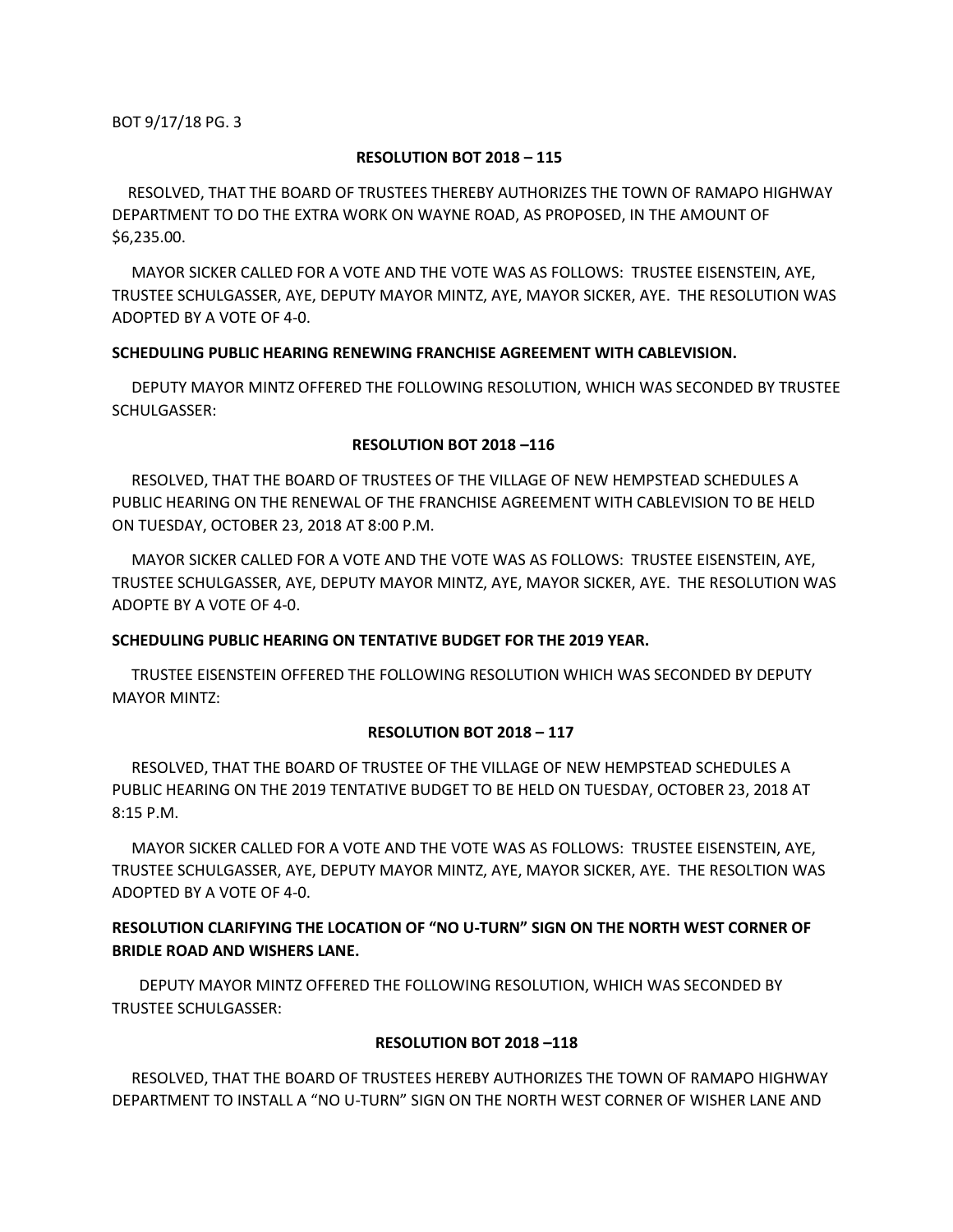#### BRIDLE ROAD.

 MAYOR SICKER CALLED FOR A VOTE AND THE VOTE WAS AS FOLLOWS: TRUSTEE EISENSTEIN, AYE, TRUSTEE SCHULGASSER, AYE, DEPUTY MAYOR MINTZ, AYE, MAYOR SICKER, AYE. THE RESOLUTION WAS ADOPTED BY A VOTE OF 4-0.

# **RESOLUTION AUTHORIZING MAYOR TO APPLY FOR THE HUDSON RIVER VALLEY GREEWAY GRANT APPLICATION.**

 TRUSTEE EISENSTEIN OFFERED THE FOLLOWING RESOLUTION, WHICH WAS SECONDED BY DEPUTY MAYOR MINTZ:

#### **RESOLUTION BOT 2018 – 119**

 WHEREAS, THE VILLAGE OF NEW HEMPSTEAD IS APPLYING TO THE HUDSON RIVER VALLEY GREENWAY FOR A GRANT UNDER THE GREENWAY COMMUNITIES GRANT PROGRAM FOR A PROJECT ENTITLED "VILLAGE OF NEW HEMPSTEAD COMPREHENSIVE PLAN" TO BE LOCATED IN THE VILLAGE OF NEW HEMPSTEAD,

 WHEREAS, THE GRANT APPLICATION REQUIRED THE APPLICANT MUNICIPALITY TO OBTAIN THE APPROVAL/ENDORSEMENT OF THE GOVERNING BODY OF THE MUNICIPALITY OR MUNICIPALITIES IN WHICH THE PROJECT WILL BE LOCATED;

 NOW, THEREFORE, BE IT RESOLVED THAT THE GOVERNING BOARD OF THE VILLAGE OF NEW HEMPSTEAD HEREBY DOES APPROVE AND ENDORSE THE APPLICATION FOR A GRANT UNDER THE GREENWAY COMMUNITIES GRANT PROGRAM, FOR A PROJECT KNOWN AS THE "VILLAGE OF NEW HEMPSTEAD COMPREHENSIVE PLAN" AND LOCATED WITHIN THIS COMMUNITY.

 MAYOR SICKER CALLED FOR A VOTE AND THE VOTE WAS AS FOLLOWS: TRUSTEE EISENSTEIN, AYE, TRUSTEE SCHULGASSER, AYE, DEPUTY MAYOR MINTZ, AYE, MAYOR SICKER, AYE. THE RESOLUTION WAS ADOPTED BY A VOTE OF 4-0.

# **RESOLUTION ADOPTING THE ROCKLAND COUNTY MULTI-JURISDICTIONAL HAZARD MITIGATION PLAN.**

 **TRUSTEE SCHULGASSER OFFERED THE FOLLOWING RESOLUTION, WHICH WAS SECONDED BY TRUSTEE EISENSTEIN:**

#### **RESOLUTION BOT 2018 –120**

 WHEREAS, THE DISASTER MITIGATION ACT OF 2000 (DMA 2000) (P.L. 106-390) PROVIDES AN OPPORTUNITY FOR STATES, TRIBES AND LOCAL GOVERNMENTS TO TAKE A NEW AND REVITALIZED APPROACH TO MITIGATION PLANNING; AND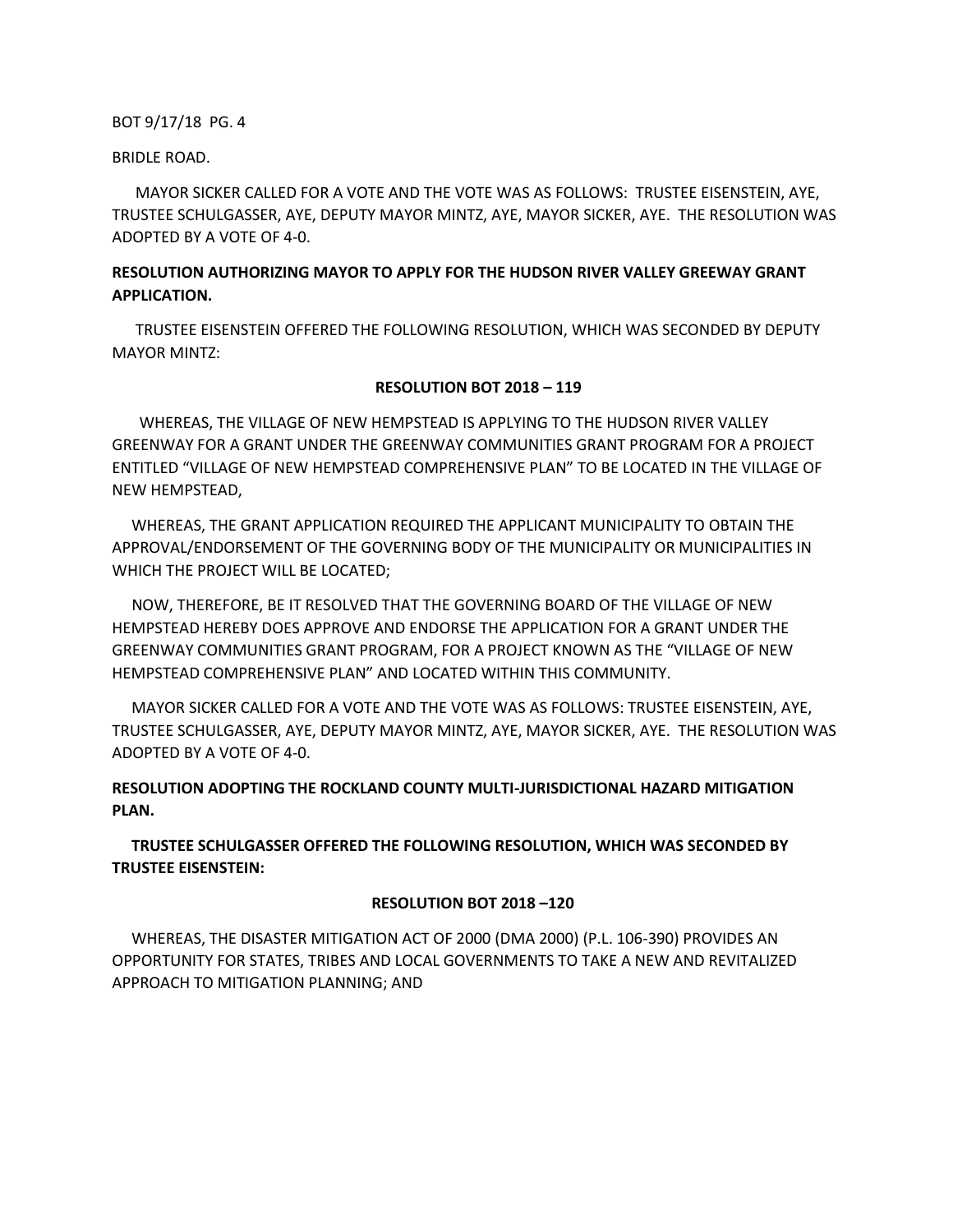WHEREAS, DMA 2000 AMENDED THE ROBERT T. STAFFORD DISASTER RELIEF AND EMERGENCY ASSISTANCE ACT (THE ACT) BY REPEALING THE PREVIOUS MITIGATION PLANNING SECTION AND EMPHASIZES THE NEED FOR STATE, TRIBAL AND LOCAL ENTITIES TO CLOSELY COORDINATE MITIGATION PLANNING AND IMPLEMENTATION EFFORTS; AND

 WHEREAS, THE VILLAGE OF NEW HEMPSTEAD, IN PARTNERSHIP WITH THE COUNTY OF ROCKLAND AND WITH THE ASSISTANCE OF TETRA-TECH CORPORATION, HAS GATHEED INFORMATION AND PREPARED THE ROCKLAND COUNTY MULTI-JURISDICTIONAL HAZARD MITIGATION PLAN; AND

 WHEREAS, THE ROCKLAND COUNTY NMULTI-JURISDICTIONAL HAZARD MITIGATION PLAN HAS BEEN PREPARED IN ACCORDANCE WITH THE DISASTER MITIGATION ACT OF 2000; AND

 WHEREAS, THE VILLAGE OF NEW HEMPSTEAD HAS AFFORDED THE CITIZENS AN OPPORTUNITY TO COMMENT AND PROVIDE INPUT IN THE PLAN AND THE ACTIONS IN THE PLAN; AND

 WHEREAS, THE VILLAGE OF NEW HEMPSTEAD HAS REVIEWED THE PLAN AND AFFIRMS THAT SECTIONS PERTAINING TO THE TOWN WILL BE UPDATED NO LESS THAN EVERY FIVE YEARS;

 NOW, THEREFORE, BE IT RESOLVED THAT THE VILLAGE OF NEW HEMPSTEAD ADOPTS THE ROCKLAND COUNTY MULTI-JURISDICTIONAL HAZARD MITIGATION PLAN AS THIS JURISDICTION'S NATURAL HAZARD MITIGATION PLAN, AND RESOLVED TO EXECUTE THE ACTIONS IN THE PLAN.

 MAYOR SICKER CALLED FOR A VOTE AND THE VOTE WAS AS FOLLOWS: TRUSTEE EISENSTEIN, AYE, TRUSTEE SCHULGASSER, AYE, DEPUTY MAYOR MINTZ, AYE, MAYOR SICKER, AYE. THE RESOLUTION WAS ADOPTED BY A VOTE OF 4-0.

# **DISCUSSION ON TIMELY RESPONSE TO BUILDING INSPECTOR/PLAN REVIEWERS COMMENTS ON APPLICATIONS SUBMITTED FOR THE ISSUANCE OF BUILDING PERMITS.**

# TRUSTEE REICH ARRIVED.

MAYOR SICKER STATED THAT APPLICATIONS SEND TO THE TOWN FOR REVIEW DO NOT COME BACK IN A TIMELY MANNER. HE HAS BEEN WORKING ON GETTING THE APPLICATIONS BACK TO THE OFFICE, WHICH THE CLERKS HAVE NOW BEEN RECEIVING WEEKLY. THE CONTRACTORS COMPLAIN IT TAKES TO LONG FOR A PERMIT TO BE ISSUED. THIS NOT THE VILLAGES FAULT. SOME COMMENTS WHICH COME BACK HAVE NOT BEEN COMPLIED WITH IN A TIMELY MANNER BY THE CONTRACTORS/HOMEOWNERS. THIS LEAVES US WITH A LOT OF UN-ISSUED PERMITS. WE NEED TO HAVE A TIME PERIOD FOR THE CONTRACTORS/ARCHITECTS/HOMEOWNERS TO COMPLY WITH THE COMMENTS.

THE APPLICATION SHOULD BE BACK FROM THE TOWN WITHIN 20 DAYS OF ARRIVAL IN VILLAGE HALL AND SENT TO THE TOWN. THE BOARD AGREED A POLICY SHOULD BE PUT IN PLACE.

# **MAYORS REPORT**

THE MAYOR PRESENTED PLANNING BOARD CHAIRMAN, MEL POLIAKOFF WITH HIS CERTIFICATE OF COMPLETION OF PLANNING AND ZONING RECERTIFICATION COURSES. THE BOARD CONGRATULATED CHAIRMAN POLIAKOFF.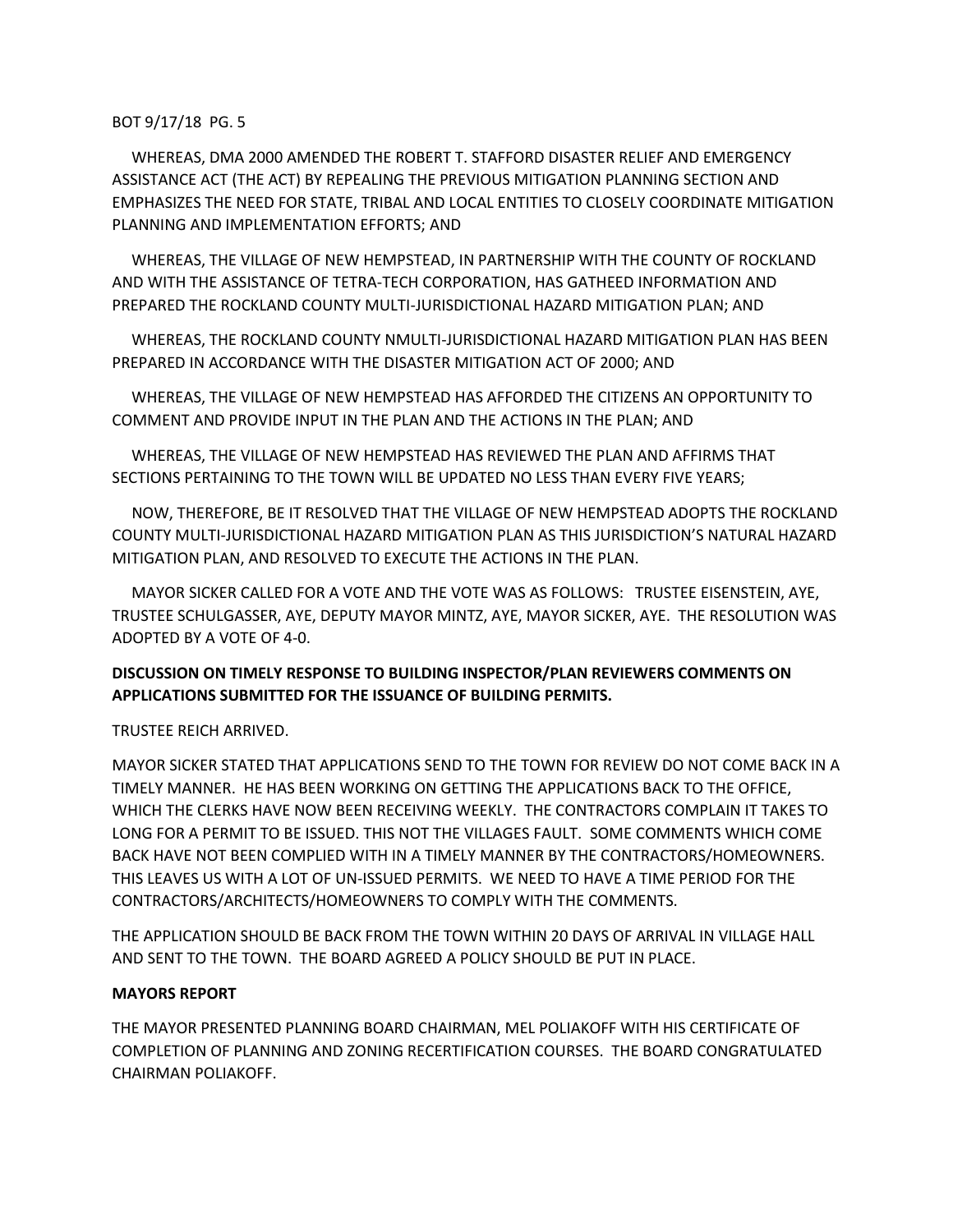DEPUTY MAYORS REPORT

DEPUTY MAYOR MINTZ ASKED IF A LETTER COULD GO OUT REGARDING MAINTENANCE OF THE SUMMIT ROAD PROPERTY. SUMMIT PATIO HOMES DEVELOPMENT.

## TRUSTEES REPORT

TRUSTEE SCHULGASSER REQUESTED THAT A LETTER BE SENT OUT REGARDING THE CONDITION OF THE FENCE AT THE END OF FLAMINGO LANE, WHICH WAS PUT UP BY THE CONTRACTOR OF THE SENIOR DEVELOPMENT, ADDITIONALLY THE AESTETICS OF THE SENIOR DEVELOPMENT PROPERTY ALONG SUMMIT PARK ROAD.

THERE IS ALSO A CONSIDERABLE AMOUNT OF MUSIC IN THE EVENINGS WITH COMPLAINTS FROM THE RESIDENCE IN THE AREA OF FLAMINGO LANE. CAN WE SEE WHAT WE CAN DO ABOUT THIS?

DEPUTY MAYOR MINTZ MADE THE FOLLOWING MOTION WHICH WAS SECONDED BY TRUSTEE REICH:

### **RESOLUTION BOT 2018 -121**

 RESOLVED, THAT THE BOARD OF TRUSTEES HEREBY ENTERS INTO EXECUTIVE SESSION TO DISCUSS PERSONNEL MATTERS.

 MAYOR SICKER CALLED FOR A VOTE AND THE VOTE WAS AS FOLLOWS: TRUSTEE REICH, AYE, TRUSTEE SCHULGASSER, AYE, TRUSTEE EISENSTEIN, AYE, DEPUTY MAYOR MINTZ, AYE, MAYOR SICKER, AYE. THE RESOLUTION WAS ADOPTED BY A VOE OF 5-0.

 BY A MOTION OF DEPUTY MAYOR MINTZ, SECONDED BY TRUSTEE REICH THE BOARD OF TRUSTEES CAME OUT OF EXECUTIVE SESSION AT 8:40 P.M ALL IN FAVOR.

 TRUSTEE SCHULGASSER OFFERED THE FOLLOWING RESOLUTION, WHICH WAS SECONDED BY TRUSTEE REICH:

#### **RESOLUTION BOT 2018 – 122**

 RESOLVED, THAT THE BOARD OF TRUSTEES OF THE VILLAGE OF NEW HEMPSTEAD HEREBY ESTABLISHES THE POSITION OF CODE ENFORCEMENT OFFICER (2).

 MAYOR SICKER CALLED FOR A VOTE AND THE VOTE WAS AS FOLLOWS: TRUSTEE REICH, AYE, TRUSTEE SCHULGASSER, AYE, TRUSTEE EISENSTEIN, AYE, DEPUTY MAYOR MINTZ, AYE, MAYOR SICKER, AYE. THE RESOLUTION WAS ADOPTED BY A VOTE OF 5-0.

 TRUSTEE REICH OFFERED THE FOLLOWING RESOLUTION, WHICH WAS SECONDED BY TRUSTEE EISENSTEIN:

# **RESOLUTION BOT 2018 – 123**

 RESOLVED, THAT THE BOARD OF TRUSTEES OF THE VILLAGE OF NEW HEMPSTEAD HEREBY ESTABLISHES THE POSITION OF BUILDING INSPECTOR PT.